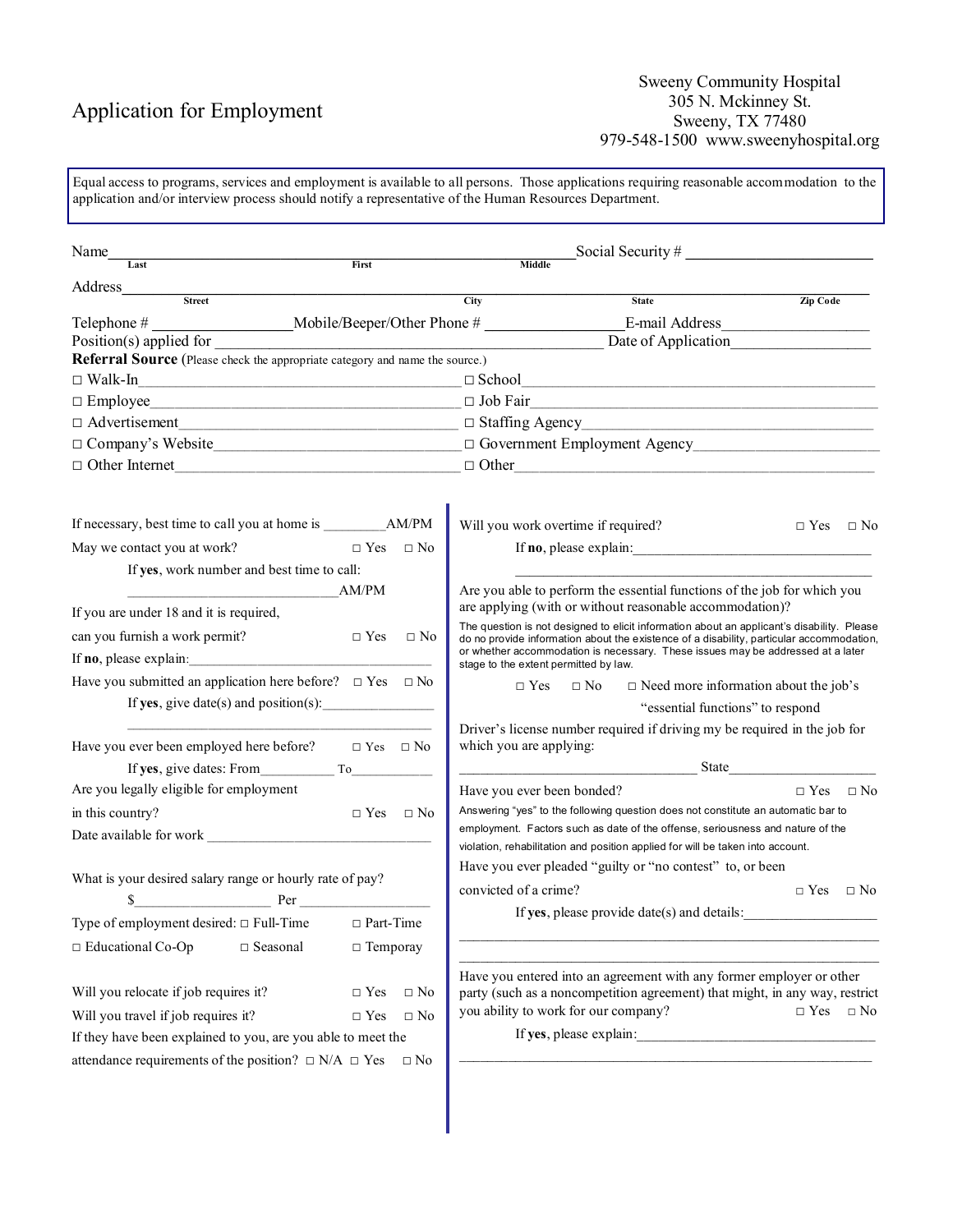# **Employment History**

Starting with your most recent employer, provide the following information:

| Employer                                                       |            | Telephone#                                                         | Dates employed:                                                                                        | to        |
|----------------------------------------------------------------|------------|--------------------------------------------------------------------|--------------------------------------------------------------------------------------------------------|-----------|
| Street address                                                 | City       | State                                                              | Compensation (Starting)                                                                                |           |
| Starting job title/final job title                             |            |                                                                    | $\Box$ Salary \$<br>$\Box$ Hourly<br>$\mathcal{L}^{\text{max}}$<br>Commission/Bonus/Other Compensation | \$        |
| Immediate supervisor and title (for most recent position held) |            | May we contact for reference?                                      | Compensation (Final)<br>$\Box$ Salary $\quad \quad \text{S}$<br>$\Box$ Hourly                          | per       |
| Why did you leave?                                             |            | $\Box$ Yes $\Box$ No $\Box$ Later                                  | Commission/Bonus/Other Compensation                                                                    | \$        |
| Summarize the type of work performed and job responsibilities. |            |                                                                    |                                                                                                        |           |
| What did you like most about your position?                    |            |                                                                    |                                                                                                        |           |
| What are the things you liked least about the position?        |            |                                                                    |                                                                                                        |           |
| Employer                                                       |            | Telephone#                                                         |                                                                                                        |           |
|                                                                |            |                                                                    | Dates employed:                                                                                        | to        |
| Street address                                                 | City       | State                                                              | Compensation (Starting)<br>$\Box$ Salary \$<br>$\Box$ Hourly                                           | per       |
| Starting job title/final job title                             |            |                                                                    | Commission/Bonus/Other Compensation                                                                    | \$        |
| Immediate supervisor and title (for most recent position held) |            | May we contact for reference?<br>$\Box$ Yes $\Box$ No $\Box$ Later | Compensation (Final)<br>$\Box$ Salary \$<br>$\Box$ Hourly                                              | per       |
| Why did you leave?                                             |            |                                                                    | Commission/Bonus/Other Compensation                                                                    | \$        |
| Summarize the type of work performed and job responsibilities. |            |                                                                    |                                                                                                        |           |
| What did you like most about your position?                    |            |                                                                    |                                                                                                        |           |
| What are the things you liked least about the position?        |            |                                                                    |                                                                                                        |           |
|                                                                |            |                                                                    |                                                                                                        |           |
| Employer                                                       |            | Telephone#                                                         | Dates employed:                                                                                        | to        |
| Street address                                                 | City       | State                                                              | Compensation (Starting)<br>$\Box$ Hourly                                                               |           |
| Starting job title/final job title                             |            |                                                                    | $\Box$ Salary<br>\$<br>Commission/Bonus/Other Compensation                                             | per<br>\$ |
| Immediate supervisor and title (for most recent position held) |            | May we contact for reference?                                      | Compensation (Final)                                                                                   |           |
| Why did you leave?                                             | $\Box$ Yes | $\Box$ No $\Box$ Later                                             | $\Box$ Salary<br>\$<br>$\Box$ Hourly<br>Commission/Bonus/Other Compensation                            | per<br>\$ |
| Summarize the type of work performed and job responsibilities. |            |                                                                    |                                                                                                        |           |
| What did you like most about your position?                    |            |                                                                    |                                                                                                        |           |
| What are the things you liked least about the position?        |            |                                                                    |                                                                                                        |           |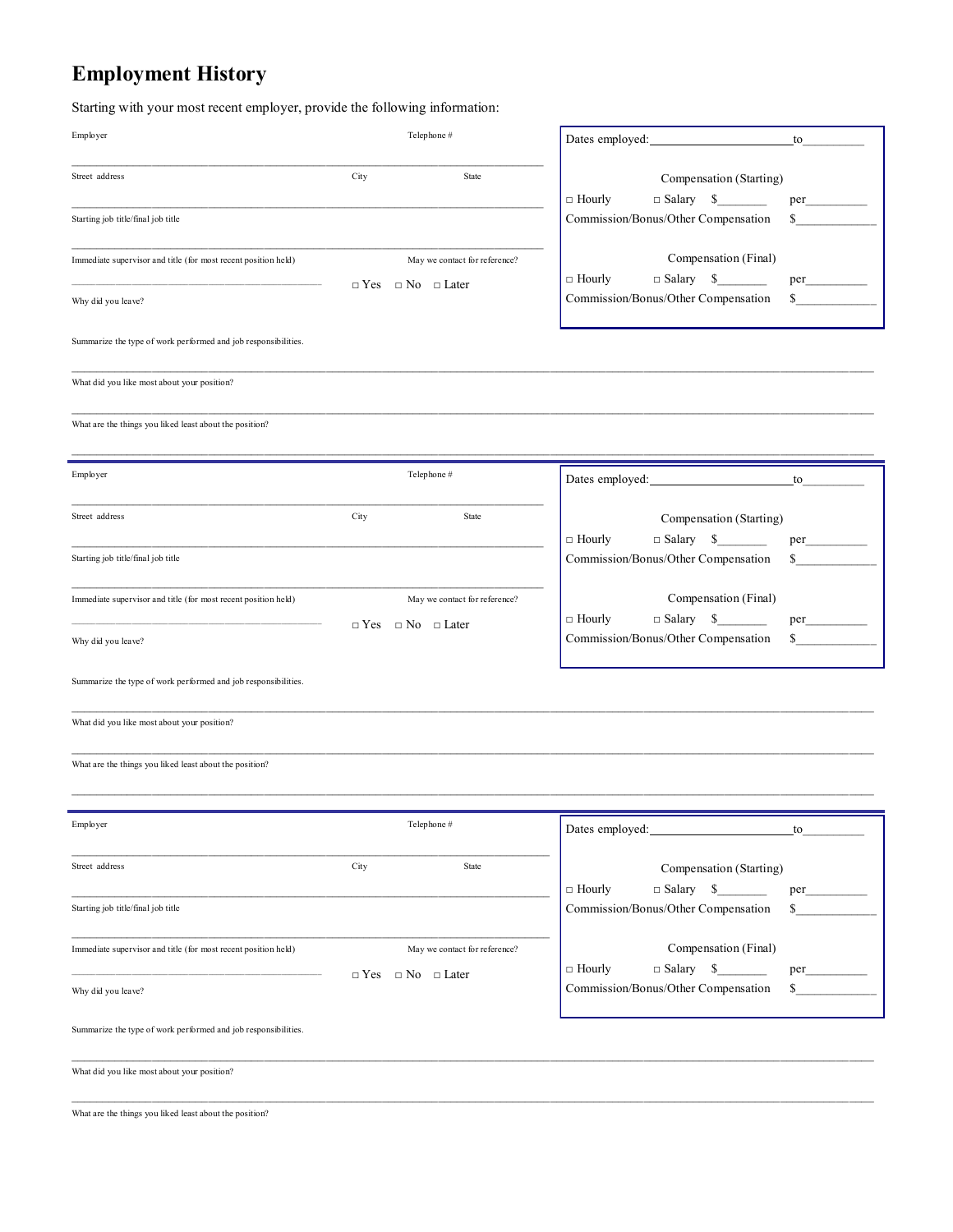# **Employment History (continued)**

Explain any gaps in your employment, other than those due to personal illness, injury or disability.

| If not addressed on previous page, have you ever been fired or asked to resign from a job? | $\Box$ Yes $\Box$ No |
|--------------------------------------------------------------------------------------------|----------------------|
| If yes, please explain:                                                                    |                      |

\_\_\_\_\_\_\_\_\_\_\_\_\_\_\_\_\_\_\_\_\_\_\_\_\_\_\_\_\_\_\_\_\_\_\_\_\_\_\_\_\_\_\_\_\_\_\_\_\_\_\_\_\_\_\_\_\_\_\_\_\_\_\_\_\_\_\_\_\_\_\_\_\_\_\_\_\_\_\_\_\_\_\_\_\_\_\_\_\_\_\_\_\_\_\_\_\_\_\_\_\_\_\_

\_\_\_\_\_\_\_\_\_\_\_\_\_\_\_\_\_\_\_\_\_\_\_\_\_\_\_\_\_\_\_\_\_\_\_\_\_\_\_\_\_\_\_\_\_\_\_\_\_\_\_\_\_\_\_\_\_\_\_\_\_\_\_\_\_\_\_\_\_\_\_\_\_\_\_\_\_\_\_\_\_\_\_\_\_\_\_\_\_\_\_\_\_\_\_\_\_\_\_\_\_\_\_ \_\_\_\_\_\_\_\_\_\_\_\_\_\_\_\_\_\_\_\_\_\_\_\_\_\_\_\_\_\_\_\_\_\_\_\_\_\_\_\_\_\_\_\_\_\_\_\_\_\_\_\_\_\_\_\_\_\_\_\_\_\_\_\_\_\_\_\_\_\_\_\_\_\_\_\_\_\_\_\_\_\_\_\_\_\_\_\_\_\_\_\_\_\_\_\_\_\_\_\_\_\_\_

### **Skills and Qualifications**

Summarize any special training skills, licenses and/or certificates that may assist you in performing the position for which you are applying:

\_\_\_\_\_\_\_\_\_\_\_\_\_\_\_\_\_\_\_\_\_\_\_\_\_\_\_\_\_\_\_\_\_\_\_\_\_\_\_\_\_\_\_\_\_\_\_\_\_\_\_\_\_\_\_\_\_\_\_\_\_\_\_\_\_\_\_\_\_\_\_\_\_\_\_\_\_\_\_\_\_\_\_\_\_\_\_\_\_\_\_\_\_\_\_\_\_\_\_\_\_\_\_ \_\_\_\_\_\_\_\_\_\_\_\_\_\_\_\_\_\_\_\_\_\_\_\_\_\_\_\_\_\_\_\_\_\_\_\_\_\_\_\_\_\_\_\_\_\_\_\_\_\_\_\_\_\_\_\_\_\_\_\_\_\_\_\_\_\_\_\_\_\_\_\_\_\_\_\_\_\_\_\_\_\_\_\_\_\_\_\_\_\_\_\_\_\_\_\_\_\_\_\_\_\_\_

**Computer Skills** (Check appropriate boxes. Include software titles and years of experience.)

| $\Box$ Word Processing | Years | $\Box$ Internet | Years |
|------------------------|-------|-----------------|-------|
| $\Box$ Spreadsheet     | Years | $\Box$ Other    | Years |
| $\Box$ Presentation    | Years | $\Box$ Other    | Years |
| $\Box$ E-mail          | Years | $\Box$ Other    | Years |

# **Educational Background**

| <b>School (Include City and State)</b> | Years<br>Completed | Completed                                                                             | <b>GPA</b><br><b>Class Rank</b> | Major/Minor |
|----------------------------------------|--------------------|---------------------------------------------------------------------------------------|---------------------------------|-------------|
|                                        |                    | $\Box$ GED<br>$\Box$ Diploma<br>$\Box$ Degree<br>$\Box$ Certification<br>$\Box$ Other |                                 |             |
|                                        |                    | $\Box$ Diploma $\Box$ GED<br>$\Box$ Degree<br>$\Box$ Certification<br>$\Box$ Other    |                                 |             |
|                                        |                    | $\Box$ Diploma $\Box$ GED<br>$\Box$ Degree<br>$\Box$ Certification<br>$\Box$ Other    |                                 |             |
|                                        |                    | $\Box$ Diploma $\Box$ GED<br>$\Box$ Degree<br>$\Box$ Other                            |                                 |             |

#### **References**

List names and telephone numbers of three business/work references who are *not* related to you and are *not* previous supervisors. If not applicable, list three school or personal references who are *not* related to you.

| Name | <b>Title</b> | Relationship<br>to You | Telephone | Number of<br><b>Years Known</b> |
|------|--------------|------------------------|-----------|---------------------------------|
|      |              |                        |           |                                 |
|      |              |                        |           |                                 |
|      |              |                        |           |                                 |